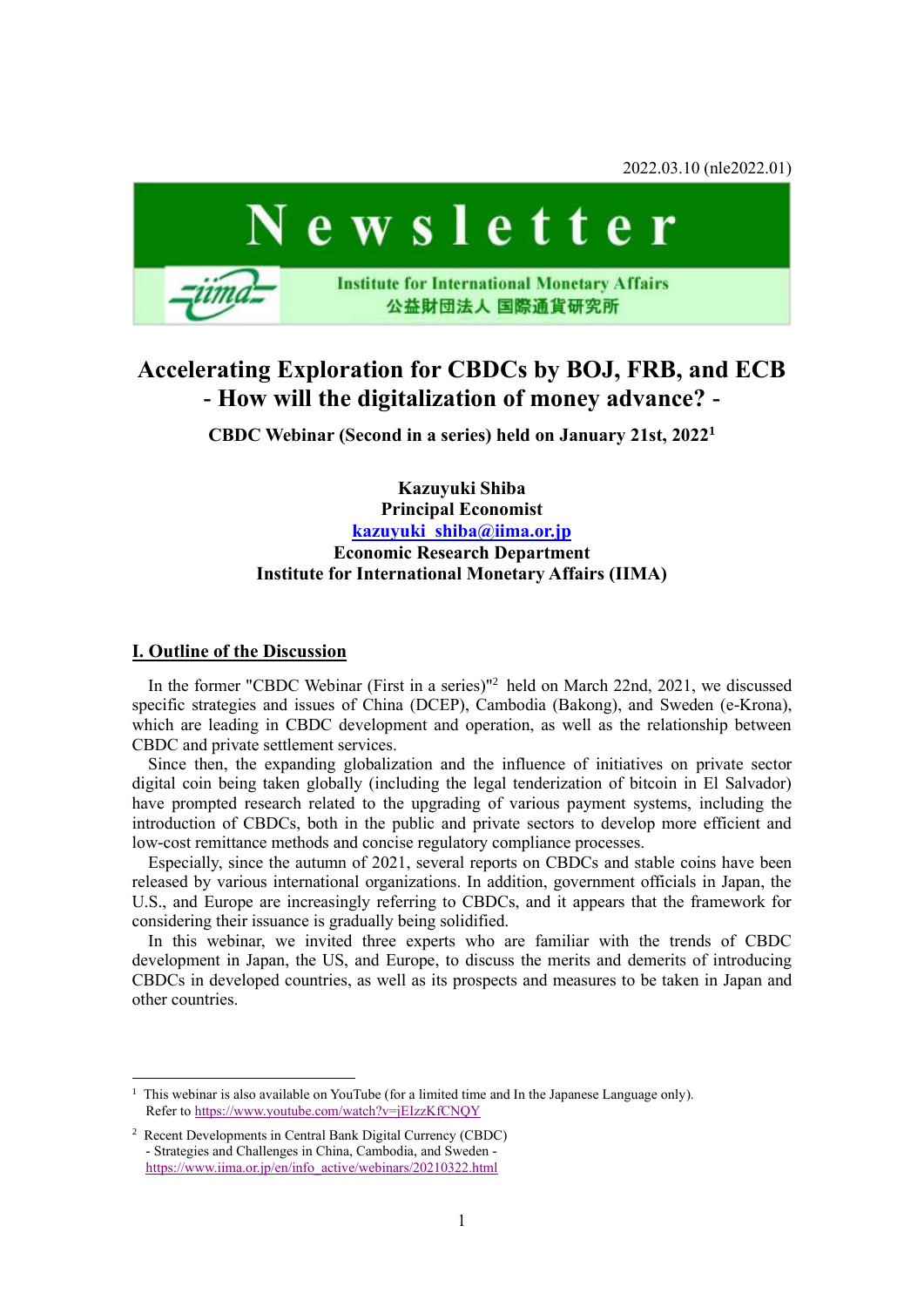| Panelists (in alphabetical order)                                                                                                 |
|-----------------------------------------------------------------------------------------------------------------------------------|
| Masaki Bessho<br>Head of FinTech Center, Payment and Settlement Systems Department, Bank of Japan                                 |
| Tetsuya Inoue<br>Senior Researcher, Financial Market and Digital Business Research Department,<br>Nomura Research Institute, Ltd. |
| Shuji Kobayakawa<br>Professor, School of Political Science and Economics, Meiji University                                        |
| <b>Moderator</b>                                                                                                                  |
| Toshiki Iwaoka<br>General Manager and Chief Economist, Economic Research Department, IIMA                                         |

The following is a summary of the presentations (in the first half of the session) and panel discussions by the participants (in the latter half).

## **II. Outline of the Presentations<sup>3</sup>**

- 1. First, Prof. Kobayakawa of Meiji University kicked off the discussion by briefly summarizing the latest status of CBDC initiatives in major countries and their overall experience.
- (1) CBDCs can be characterized as the ones that are "newly issued as central bank liabilities," "denominated in legal tender," and "supplied via some types of digital media". Using the Venn diagram on the presentation page #5, we can conclude that a retail CBDC is a currency that satisfies the conditions of "issued by a central bank," "in a digital medium," and "can be used by a wide range of people" (while existing currencies cannot satisfy these conditions at the same time) and can be considered as such in the future.
- (2) In terms of the framework (i.e., what kind of CBDCs will be issued) that has become clear through various efforts to date, major countries are considering "indirect issuance" (i.e., issuance through intermediaries such as financial institutions and funds transfer companies) rather than "direct issuance" (i.e., issuance of CBDCs directly by a central bank to households and firms).
- (3) In the past year, there was a significant progress in CBDC initiatives in both emerging and developed countries. Since 2020 when the first CBDCs were issued by the National Bank of Cambodia (Bakong ; an application that has the same functions as a CBDC) and the Central Bank of the Bahamas (Sand Dollar), there followed news that the Eastern Caribbean Central Bank (a central bank of a regional monetary union of island nations such as Antigua, Dominica, and Granada that use a common currency called the Eastern Caribbean Dollar) and Nigeria (E-Naira) had also issued or will soon issue CBDCs.

On the other hand, major countries are also studying and considering the introduction of CBDCs. For example, a proof-of-concept project was launched in April 2021 in Japan, the

Slide documents for each panelist's presentation are available on [https://www.iima.or.jp/en/info\\_active/webinars/20220121.html](https://www.iima.or.jp/en/info_active/webinars/20220121.html)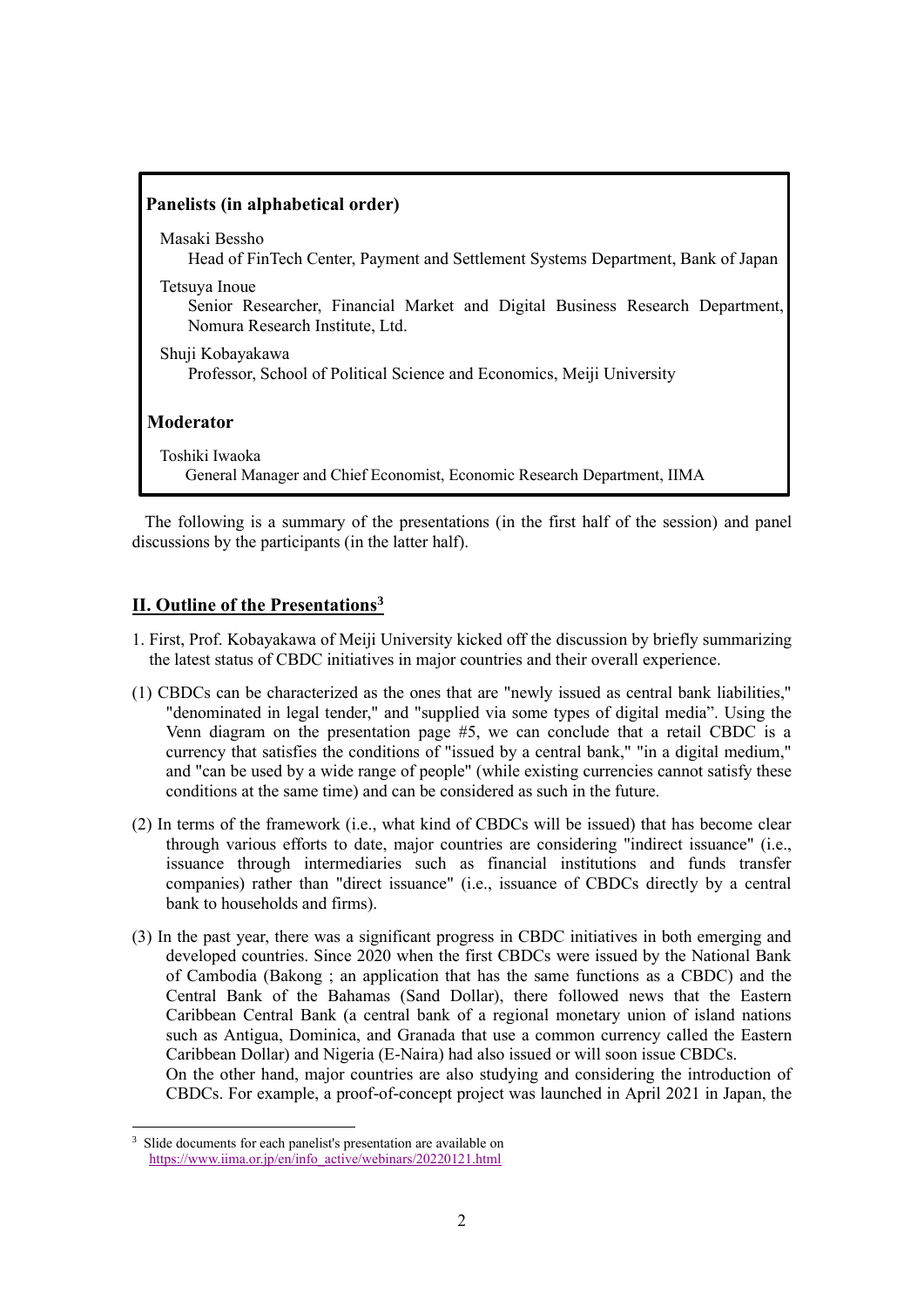ECB officially launched the "digital euro" project in October 2021, the Fed began consultations on CBDCs in January 2022, and China schedules to launch the Digital Chinese Yuan ("DCEP") at the Beijing Winter Olympics in February 2022.

(4) Looking at China, the People's Bank of China (PBOC) released<sup>4</sup> a white paper on DCEP in July 2021. So far, the PBOC has conducted pilot tests in major cities such as Shanghai and Shenzhen on a "500,000 to 1,000,000" people scale to confirm whether there are any problems or not. The features of the DCEP include the following.

| 1) "Indirect issuance"; a structure in which DCEPs are distributed to people through |
|--------------------------------------------------------------------------------------|
| the intermediary of financial institutions (mainly state-owned banks).               |
| - - - - -                                                                            |

- 2) No interest shall be attached to the DCEP.
- 3) Focusing on the structure of the wallet (e.g., achieving a degree of anonymity using a main wallet and a sub-wallet).
- 4) "Controlled anonymity" (indicating that small payments are allowed to be anonymous, but transactions above a certain amount are subject to strong identity verification (AML/KYC/CFT)).
- (5) The Digital Euro project, which is now officially underway in Europe, has an investigation period of 2 years from October 2021, during which the ECB will hold a Governing Council meeting and make a formal decision on whether to introduce the digital euro. The features of the digital euro include the following
	- 1) "Flexible indirect issuance"; a form of issuing digital euros through financial intermediaries is being considered.
	- 2) "Tiered interest rate structure" (i.e., paying an interest rate on up to a certain amount, while setting a penalty interest rate such as a zero or negative interest rate on the amounts above it) is being considered to create an incentive structure to prevent people from holding excessive digital euros.
	- $3)$  A cap on the amount of holding/using Digital Euros is being considered.
	- 4) A high level of awareness of the "Privacy protection needs".
- (6) In the U.S., the Fed is sharply divided on the introduction of CBDCs between the "proactive group" led by Governor Brainard, and the "conservative group" led by Governor Waller. In the meanwhile, the Fed report<sup>5</sup> released in January 2022 introduced four features that a Digital Dollar (U.S. CBDC) must meet.

| The users' privacy should be protected.                                      |
|------------------------------------------------------------------------------|
| $\vert$ 2) Envisions an intermediated issuance through intermediaries.       |
| 3) Interoperability should be ensured between CBDCs issued through various   |
| intermediaries (Widely Transferable).                                        |
| 4) Must be able to implement strong measures to verify the identity of users |
| (KYC/AML/CFT).                                                               |

In addition, the report says it is important that the following conditions are met before additional work can be done to develop any CBDC.

<sup>4</sup> Refer to [PBOC "Progress of Research and Development of E-CNY in China"](http://www.pbc.gov.cn/en/3688110/3688172/4157443/4293696/2021071614584691871.pdf)

<sup>5</sup> Refer to [FRB "Money and Payments: The U.S. Dollar in the Age of Digital Transformation"](https://www.federalreserve.gov/publications/files/money-and-payments-20220120.pdf)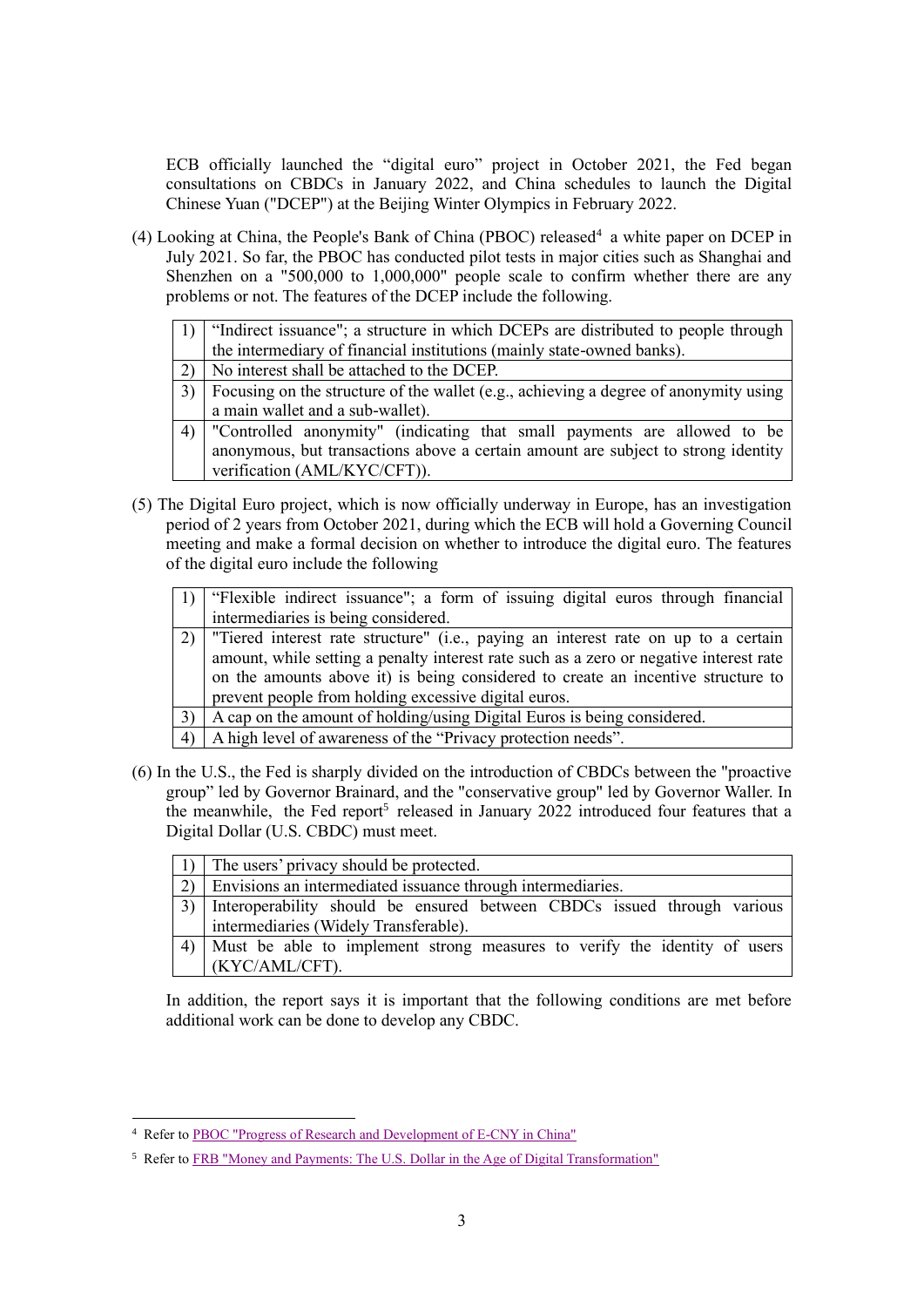| The benefits of CBDCs to users (including households and enterprises) and to the  |  |
|-----------------------------------------------------------------------------------|--|
| U.S. economy must exceed their costs.                                             |  |
| Should be confirmed the CBDC is superior to the current payment instruments       |  |
| provided by the private sector.                                                   |  |
| Have broad support from a wide range of entities and institutions involved in the |  |
| CBDC.                                                                             |  |

As for the third condition (broad support from a wide range of entities and institutions), they have indicated that a CBDC will not be realized without the understanding of related organizations that are expected to play an important role in the realization of the U.S. CBDC, and the hurdles to its realization are extremely high. For example, in June 2021 the American Bankers Association (ABA), which unites the banking industry in the U.S., submitted a testimony to the Senate questioning the necessity of CBDCs<sup>6</sup>. In addition, The Clearing House Payments Company L.L.C. (TCH), which operates CHIPS (Clearing House Interbank Payment System), an important (large lot) payment system in the U.S., also expressed its cautious stance on a CBDC in 2021.

(7) In the U.K., though the Bank of England (BoE) and the Ministry of Finance (MoF) announced that they would start "market consultations on CBDCs", a report<sup>7</sup> the House of Lords issued in January 2022 stated that "normally, there is a problem that needs to be solved first, and then a solution is to be found. But the CBDC does not clearly identify what problems and issues it is supposed to solve". The House of Lords held a public hearing with BoE Governor Timothy Bailey and Deputy Governor David Cunliffe in November 2021, but even with this opportunity, the House of Lords was unable to obtain sufficient evidence to persuade its members.

In addition, a report released by the Payment and Settlement Systems Regulatory Authority (PSR) in January 2022<sup>8</sup> clearly stated that the medium-term strategy for the coming 5 years is to "promote the upgrading of interbank payment infrastructure under the leadership of the private sector". Considering these developments, we can say that the realization of a CBDC in the UK faces high hurdles.

(8) Finally, Prof. Kobayakawa briefly introduced the development on "cross-border payments", noting that the Bank for International Settlements (BIS) and other organizations are currently studying various mechanisms and patterns to improve the convenience of cross-border payments, and that the People's Bank of China (PBOC) is participating in some of the projects too.

<sup>6</sup> Refer to ["Statement for the Record On Behalf of the American Bankers Association Before the Subcommittee on](https://www.aba.com/advocacy/policy-analysis/aba-statement-for-the-record-for-the-hearing-titled-building-a-stronger-financial-system)  [Economic Policy Of the Committee on Banking, Housing, and Urban Affairs" \(June 9, 2021\).](https://www.aba.com/advocacy/policy-analysis/aba-statement-for-the-record-for-the-hearing-titled-building-a-stronger-financial-system)

In the statement, ABA notes that "as a number of central banks are moving from conceptual research to developing pilot programs to explore the uses and efficiency of CBDCs," "there is a growing recognition that central bank digital currencies may be weighed down by very significant real-world trade-offs". ABA warns that a U.S. CBDC could fundamentally change the role of the central bank in the United States and reshape the banking system." On the risks for CBDC issuance, ABA concludes that "the United States has a well-developed and robust financial system that is the backbone of our economy and markets" and "after a careful review of the benefits and risks of various proposals to implement a CBDC, it does not appear that a CBDC is well-positioned to enhance underlying financial capabilities or extend the reach of financial services in well-developed markets, despite the overly optimistic promises from proponents."

<sup>7</sup> Refer to ["Central bank digital currencies: a solution in search of the problem?" \(Jan 2022\)](https://publications.parliament.uk/pa/ld5802/ldselect/ldeconaf/131/131.pdf)

<sup>8</sup> Refer to ["The PSR Strategy" \(Jan 2022\).](https://www.psr.org.uk/publications/general/the-psr-strategy/)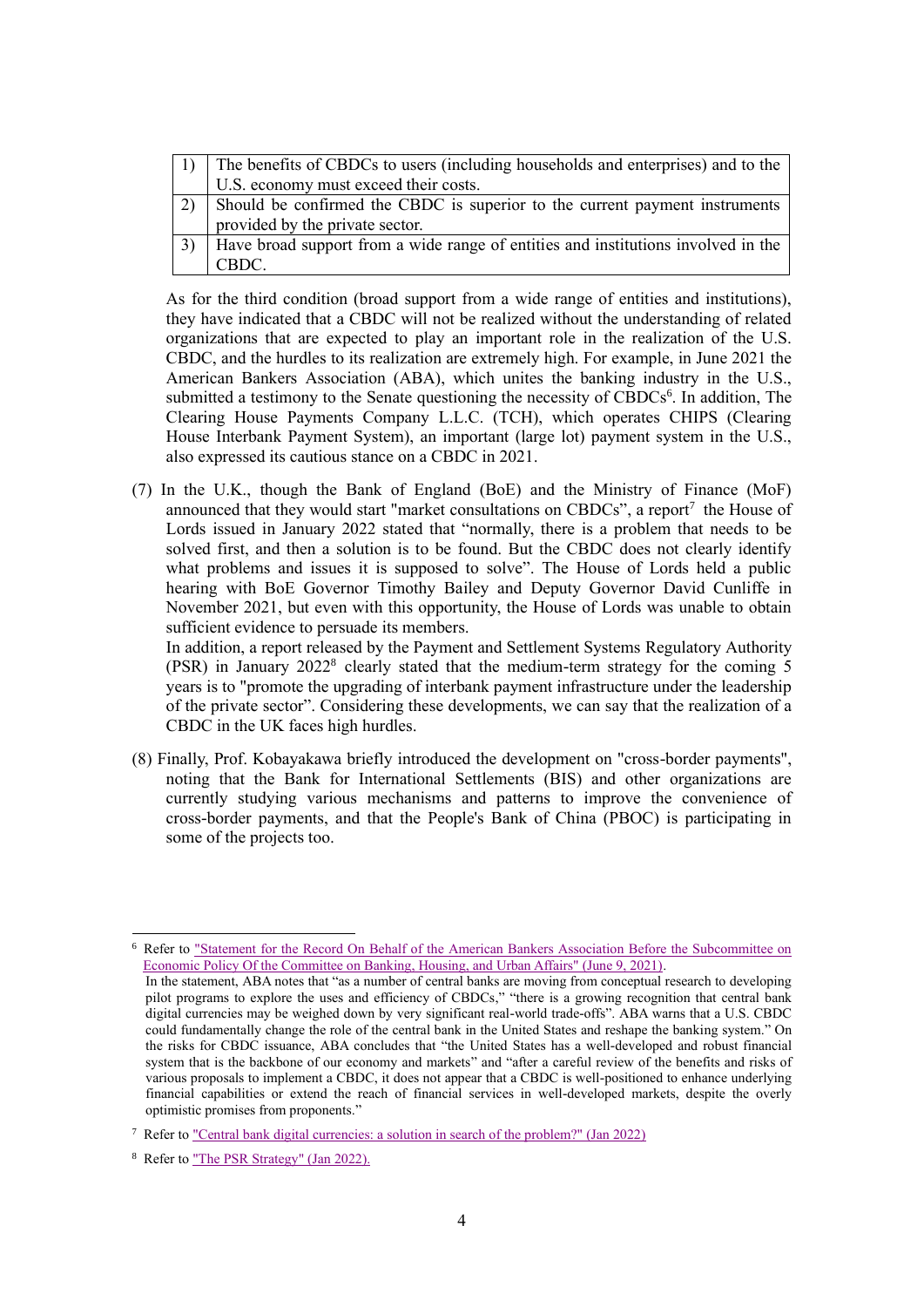- 2. Next, Mr. Bessho of BOJ explained the activities of "A Group of Central Banks" on CBDC participated by major central banks and the BOJ initiatives on "general purpose CBDC".
- (1) A joint research group of the BIS and 7central banks of major countries and regions has focused exclusively on "general purpose CBDCs", and in a report published in October 2010<sup>9</sup> , the group identified three fundamental principles: "'do no harm' to monetary and financial stability", "coexist with other types of money," and "promote innovation and efficiency".
- (2) In September 2021, the group published a second report<sup>10</sup>, consisting of an Executive Paper outlining the progress of group's efforts since the publication of the first report, and a series of detailed reports ("System design and interoperability", "User needs and adoption", and "Financial stability implications").

In the report on system design and interoperability, it expected that the public and private sectors would be involved in designing the system in a balanced manner. As for "interoperability", this report focuses mainly on domestic interoperability, and says that the system should ensure easy flow of funds to and from other payment systems. In addition to that, the report points out that the handling of payment data is very important in the CBDC ecosystem.

The second report (User needs and adoption) points out that it is important to look at the needs that exist today, but at the same time to anticipate future needs and incorporate innovations. To do so, the report stresses the importance of designing a flexible core system and the diversity in the ecosystem surrounding CBDCs.

The third report (Financial stability implications) states that if there were to be a significant shift of funds from bank deposits to CBDCs, it could affect the financial intermediary function and so safeguards against this would need to be considered in advance.

- (3) The presentation page #4 summarizes the changes in the balance sheets of the parties concerned/stakeholders (central bank, intermediaries, and corporates and households) when CBDCs are issued. Since CBDCs are "liabilities of the Bank of Japan" and always recorded as "assets" in the balance sheets of entities other than the Bank of Japan, the business conditions of intermediary institutions will not affect the value of CBDCs.
- (4) The Bank of Japan announced its approach<sup>11</sup> to CBDC in October 2020, and its basic standpoint remains unchanged. The main points are as follows.

| Currently, the Bank of Japan has no plan to issue a CBDC.                                     |
|-----------------------------------------------------------------------------------------------|
| 2) However, the Bank considers it important to prepare thoroughly to respond to               |
| changes in circumstances in an appropriate manner.                                            |
| $\left(3\right)$   As long as there is public demand for cash the Bank will stay committed to |

- As long as there is public demand for cash, the Bank will stay committed to supplying it.
- (5) Currently, the Bank is working on both technology and institutional design. Regarding the technology, it started a practical experiment in April 2021, and has been conducting "Proof of Concept Phase1 (test of basic functions of a CBDC, scheduled to end in March 2022)" to be followed by "PoC Phase2 (scheduled to start in April 2022). In addition, if the Bank judges it necessary, it will consider a pilot program that involves private businesses and

<sup>9</sup> Refer to [BIS "Central bank digital currencies: foundational principles and core features" \(Oct 2020\)](https://www.bis.org/publ/othp33.pdf)

<sup>10</sup> Refer to [BIS "Central bank digital currencies -](https://www.bis.org/publ/othp42.htm) executive summary" (Sep 2021)

<sup>&</sup>lt;sup>11</sup> Refer to Bank of Japan "The Release of '[The Bank of Japan's Approach to Central Bank Digital Currency](https://www.boj.or.jp/en/announcements/release_2020/rel201009e.htm/)'" (Oct [2020\)](https://www.boj.or.jp/en/announcements/release_2020/rel201009e.htm/)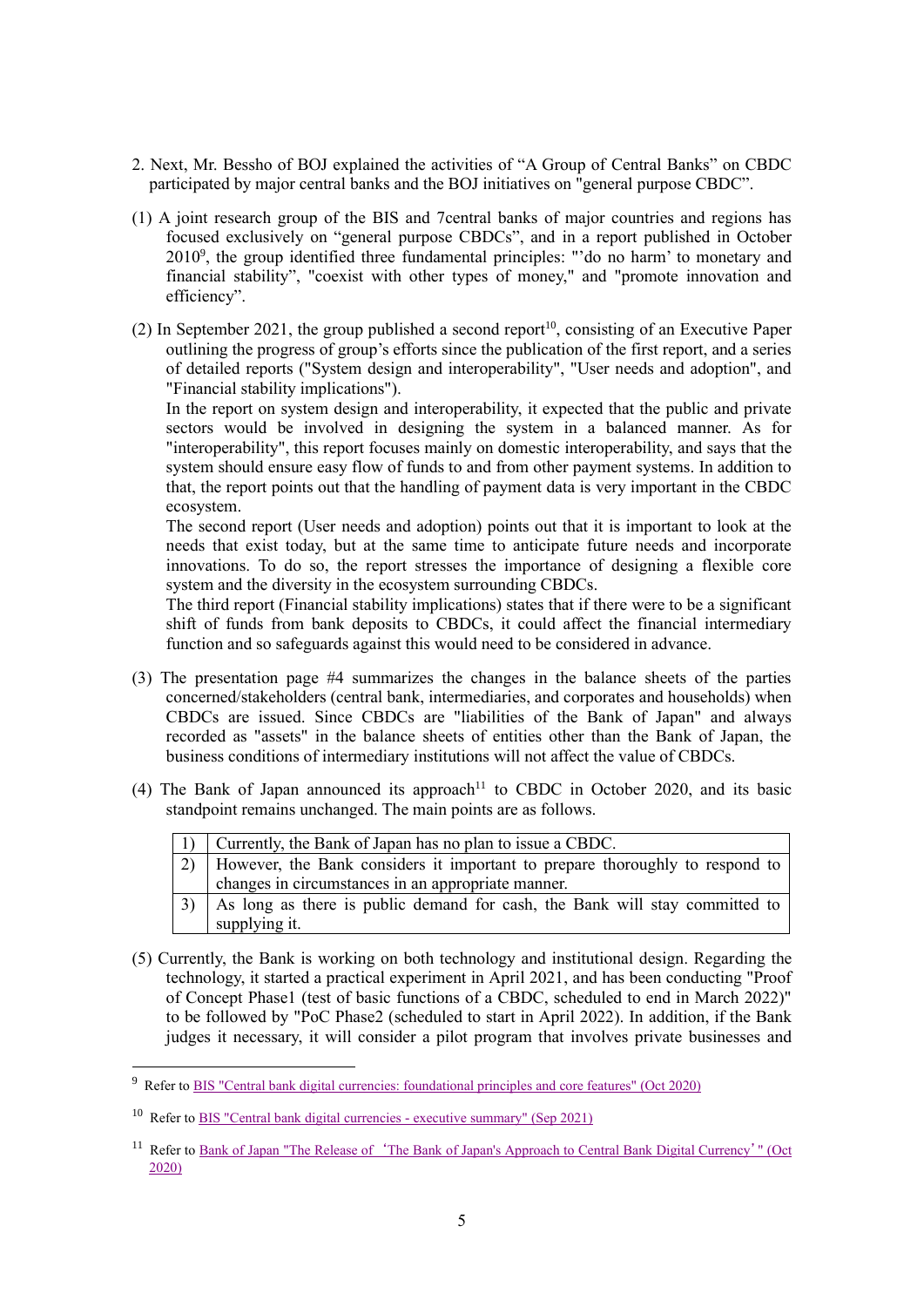consumers.

At the same time, the Bank will explore the institutional arrangements around the items listed at the bottom of the presentation page #7, and several related papers have already been published.

(6) In the PoC Phase1, the Bank compares and verifies 3 design models for the ledger ("account-based data structure / ledger managed by the central bank", "account-based data structure / ledger managed by the central bank and intermediaries", and "token-based data structure / ledger managed by the central bank"). These 3 design models focus only on the "ledger". As there are various system components

other than the ledger in an actual CBDC system, the structure of these components and their responsibilities need to be discussed separately.

- (7) So far, the PoC Phase1 has progressed on track. In this phase, the Bank is trying to see whether the CBDC system can ensure sufficient performance, i.e., sufficient "throughput" (how many transactions can be processed per unit of time) and "latency" (how long it takes to process one transaction), with an eye on the production environment. In addition to the aspect of performance, the Bank is also evaluating system reliability, including its availability, fault-tolerance, security risks, and scalability such as impact on processing performance, together with the issues specific to the token-based model.
- (8) In the PoC Phase2 which is to start in April 2022, the Bank will add peripheral functions to the environment built in the "Phase1". The Bank may try to verify the 3 design models mentioned above on a priority basis instead of verifying all of them comprehensively. The Bank is currently discussing the items to be verified in the "Phase2", while envisioning the following major areas: "additional functions such as booking remittances that make CBDC more convenient,", "linking with the systems of intermediaries", and "safeguards to control the impact on the financial system".
- (9) Lastly, answering to the question "If the Bank were to issue a CBDC, what kind of ecosystem do you expect to see?", the key word will be "COEXISTENCE." In other words, it is desirable for the CBDC to realize both "horizontal coexistence" (where various payment instruments such as cash, bank deposits, and private digital money play the roles according to their functions) and "vertical coexistence" (where various entities are involved in the CBDC ecosystem to create value).

In the case of horizontal coexistence, it is necessary to consider "interoperability (i.e., the smooth exchange of CBDCs with other payment instruments to improve the convenience of the payment system)", and "safeguards (i.e., "quantity measures" such as limits on a user's maximum holding amount and maximum transaction amount, and "price measures" such as the application of lower interest rates than for deposits and fees on transaction amounts)".

On the other hand, vertical coexistence involves the CBDC ecosystem as "public goods (non-competitive domain)" and "competitive domain" where private businesses provide various additional services that meet the needs of users. It is envisioned that various innovations will be demonstrated in the latter domain and new businesses and services will be created, making the entire CBDC ecosystem more efficient and sustainable.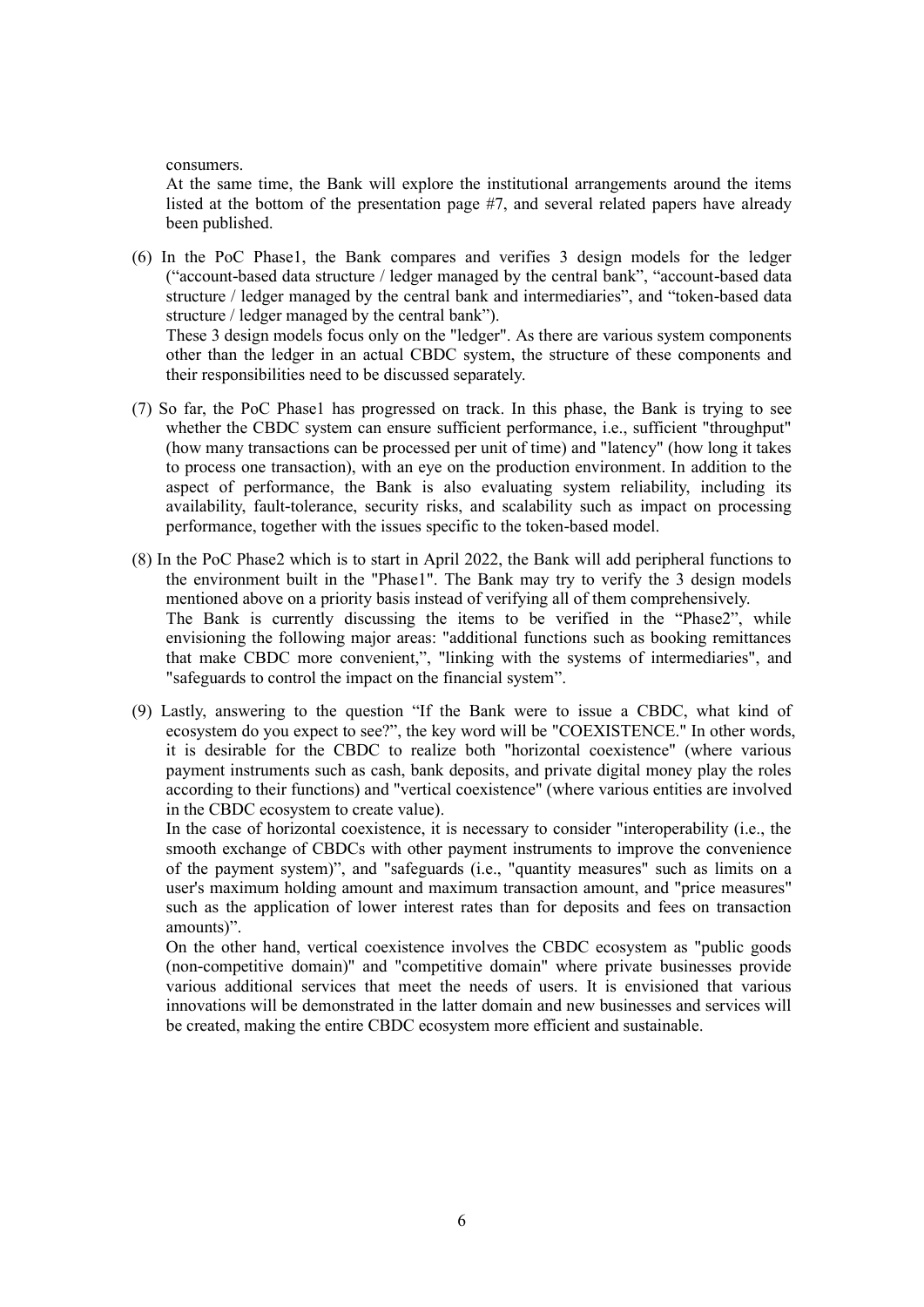- 3. Finally, Mr. Inoue of Nomura Research Institute gave a presentation on the ECB's response to the digital euro.
- (1) The stance paper<sup>12</sup> released by the ECB in October 2020 conceives "creation of new payment services and businesses by the private sector," i.e., "promotion of innovation" as one of the CBDC "requirements". It also states in its "principles" that the digital euro should be central bank money and that it should not inhibit private sector-based solutions.
- (2) The paper also points out that, when considering the "conditions the digital euro should be equipped with", not only the events and issues that are actually occurring at the moment, but also those that may occur in the future should be considered. In other words, the discussion has been conducted while figuring "what it would be like when a CBDC is introduced in the future" rather than setting up the question of whether a CBDC is necessary at present, which the presenter believed was also an important part for the discussion in Japan.
- (3) In addition, it is noteworthy that the ECB is keenly aware of the international status of the digital euro zone, especially in such areas as "Euro-based solutions", "countering the use of foreign currencies, electronic money and CBDCs in Europe," and "enhancing the status of the euro as an international currency.

The background to their attitudes includes the following.

| 1) In the euro area, the amount of cash in circulation (as a percentage of GDP) has |
|-------------------------------------------------------------------------------------|
| not declined significantly (even after considering the decline in GDP as a          |
| denominator due to the COVID-19 disaster).                                          |
| $20 - 10$ $11 - 11$ $11 - 11$ $11 - 11$ $11 - 11$                                   |

- 2) Since "credit cards" are the main cashless means and their issuers are US companies, there is a concern that the benefits relating to business and transaction information are being leaked to the US. Therefore, there is an awareness that in the next generation of payment system the ECB wants to compete with the US with solutions originating in Europe.
- 3) The euro's share in foreign exchange reserves and in foreign exchange transactions have stagnated, and Europe's competitiveness as an international financial center is relatively weak.

(4) Of course, the ECB also emphasizes the achievement of policy objectives, especially financial stability, in considering the conditions that the digital euro should have. Specifically, they are aware that the issuance of a digital euro will contribute to maintaining or enhancing financial stability, ensuring safe and efficient micro-payments, and contributing to the proper management of capital flows, even when the digital euro is used by non-residents for cross-border payments.

Regarding the interest rate on the digital euro, the Bank has indicated that it intends to curb an excessive shift of funds from bank deposits to the digital euro by leaving room for a reasonable interest rate only on the portion necessary for payment settlement, while imposing a penalty (either a low interest rate or a negative interest rate) on the remaining portion.

(5) Based on these discussions, the presentation page#7 compares what is presented in the stance paper on the basic design of the digital euro with the discussions at the "Study Group on the Future of Currencies and Banks" organized by Nomura Research Institute to consider the implications for Japan, and it shows that both have come to largely similar conclusions.

<sup>12</sup> Refer to [ECB "Report on a digital euro" \(Oct 2020\)](https://www.ecb.europa.eu/euro/html/digitaleuro-report.en.html)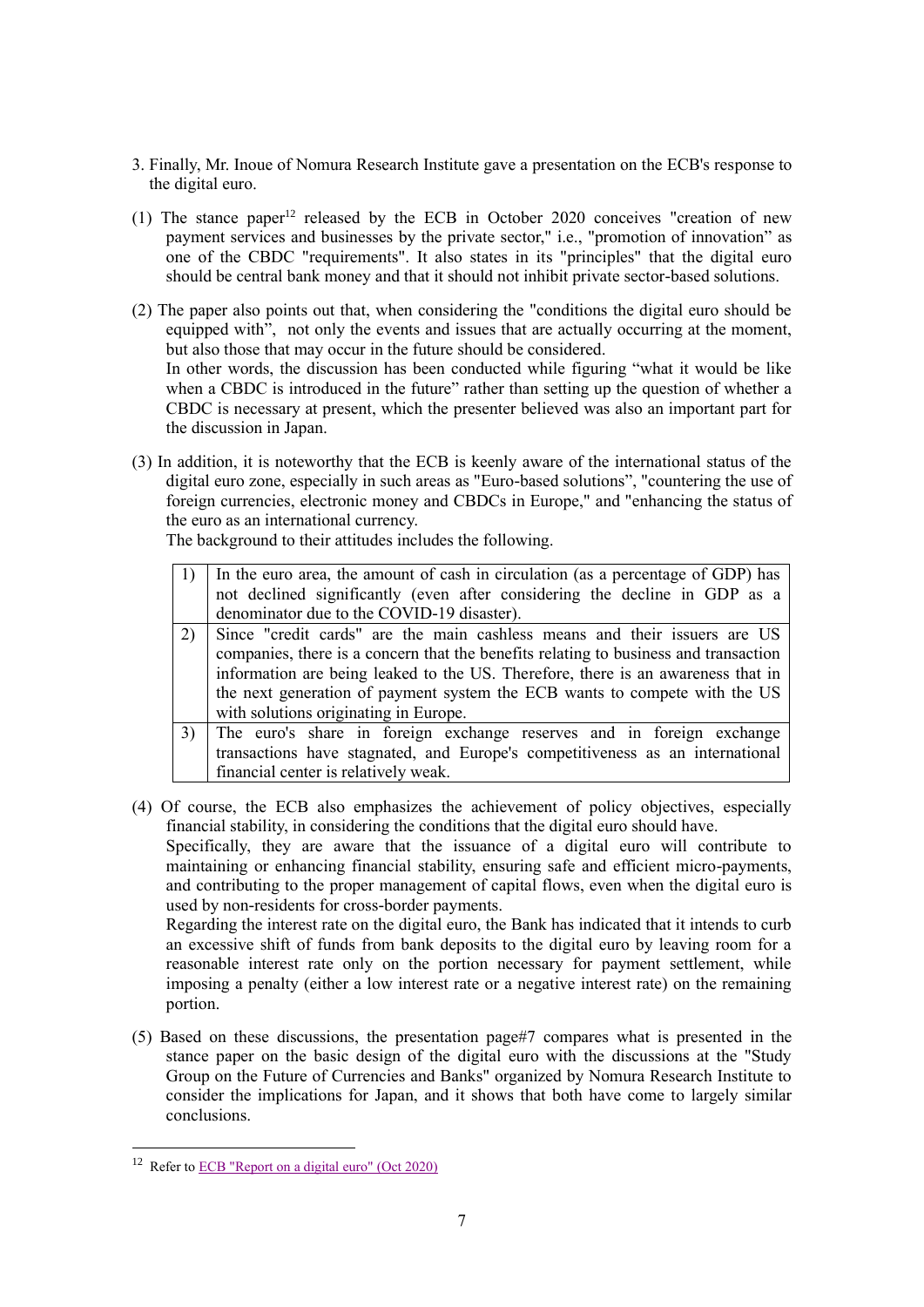For example, both see that "anonymity" needs to be controlled to some extent, and that allowing complete anonymity is difficult in reality in view of policy objectives such as AML. Furthermore, as for "user access," both assume that a "tiered structure" through intermediaries is a realistic form.

(6) In addition, from the public comments the ECB sought from October 2020 to January 2021, it was found that many respondents attached highest importance on privacy. In this regard, they expressed their opinion that, since "acquisition and collection of information by the ECB is inevitable", they would like to see a system is well managed." It was also a noteworthy idea that the system should be managed by differentiating between "anonymity" and "privacy management."

In addition, the responses in support of "setting a balance limit for the digital euro" and "offering different interest rates for different balances" seem to imply that many potential users consider CBDC as a "safety asset". For this reason, the methods to control massive shift of funds to the digital euro (a digital bank run), especially in times of emergency, will require a careful consideration, including the discussion of interest rates noted above.

(7) Another interesting point is the "Offline Payments" part in the "Payment" section, in which the ECB assesses they are meaningful but technically difficult. This attitude is consistent with the discussions made at the "Study Group on the Future of Currencies and Banks" and the " Future of Payments Forum" organized by the Bank of Japan, where they argued that there is no need to equip CBDCs with offline payment functions from the beginning, given the progress of various technologies proceeding in the private sector.

On the other hand, although it relates to the issue of intermediaries, as far as the ECB adheres to the principle of "accretion/remuneration," there will inevitably be some aspects that are difficult to reconcile with an addition of offline functions. This point, however, remains a problem specific to the ECB.

- (8) The report states that "a tiering structure (2 layered structure through intermediaries)" is an effective method of supplying CBDCs. The presenter had an impression that the deliberation of "collaboration with private sector payment systems" led, in terms of its usefulness, to the same conclusion as was reached in the Japanese domestic consultations.
- (9) As for the future direction of the project, the ECB announced that it will proceed with the "investigating phase" in the coming 2 years based on the verification of technology gained thus far. And, once the ECB decides to proceed to the next step based on the results in the phase, it will conduct full-scale experiments over the next 3 year or so.

During this 2-year design work period, it is envisioned that the focus will be on examining and confirming the policy objectives and uses of the digital euro, the trade-off between data anonymity and utilization, the impact on financial system stability, and the business model and ecosystem aspects.

Incidentally, there was a report on the status of the design work in the form of an Occasional Paper which was published in December 2021. In this paper, the ECB continues to focus on "tiered interest" and this part seems to be important to the ECB. They also deliberated about "how to utilize the commercial transaction data" and "how to satisfy user needs" and confirmed that "efficient supply through intermediary institutions" is also a key point.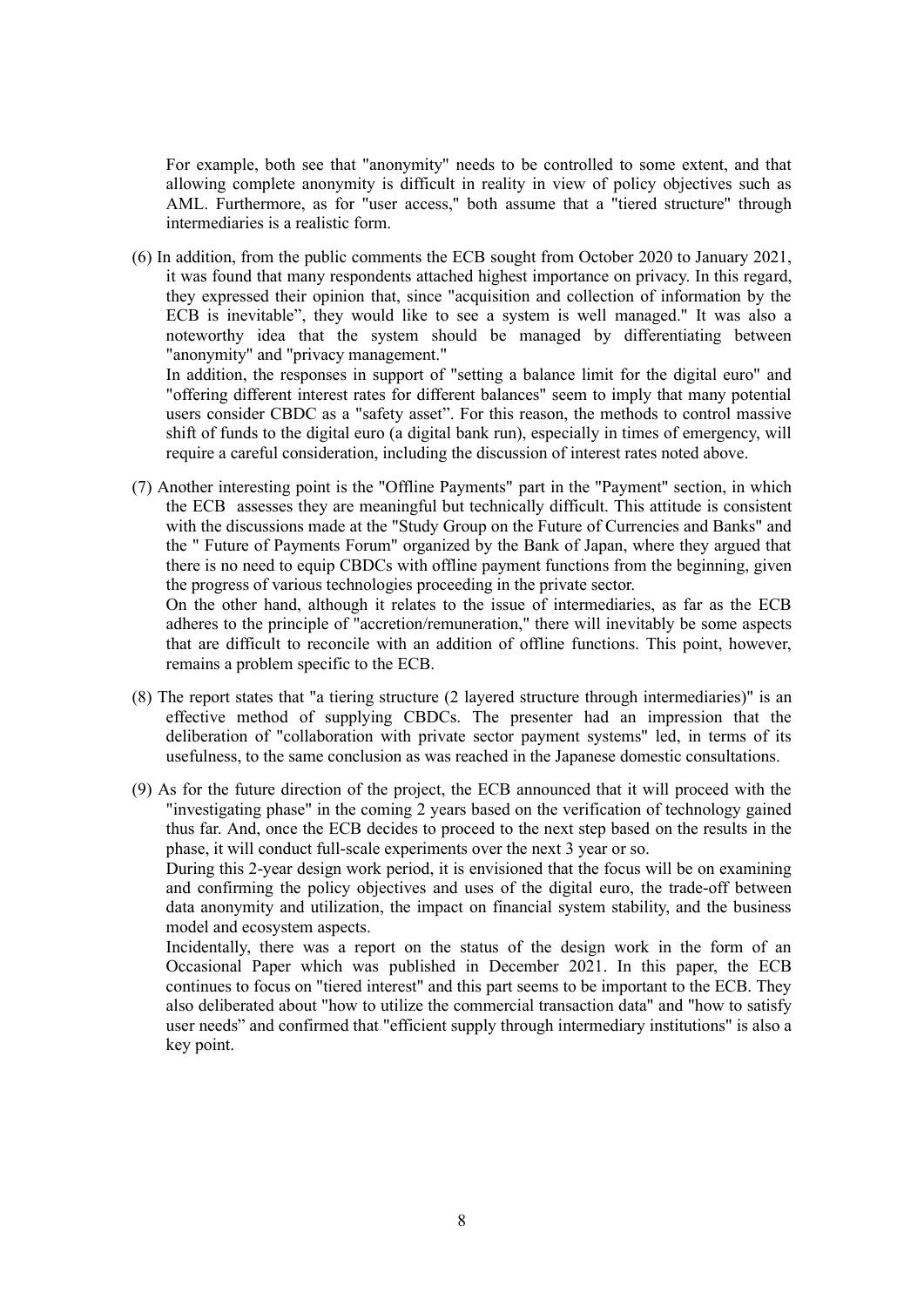## **III. Overview of the Panel Discussion**

## **#1 Differences in approaches to CBDC research and study between Japan, the U.S., and Europe**

<Questions from the moderator>

This webinar focuses on discussions in developed countries, and unlike emerging countries, the discussion for CBDC implementation inevitably tends to be more complex and needs careful consideration since the payment systems in those countries/regions are already quite sophisticated and digitalized.

Against this backdrop, I feel that there are many important commonalities in the basic approaches taken by Japan, the U.S., and Europe in considering CBDCs (e.g., avoiding or minimizing the impact on financial intermediary functions, complementing existing payment and settlement systems, and emphasizing private-sector innovation).

On the other hand, it seems that there are differences in approaches due to differences in the way of thinking. So, I would like to ask each of you what you think are the differences in Japan, the US, and Europe that we should pay attention to.

<Mr. Kobayakawa>

- (1) It is my impression from the Fed's paper released in January 2022 that the U.S. is aware of the issue of "how to protect the dollar's position and status as a reserve currency in the midst of the progress of a digital society". As for the digital euro, as Mr. Inoue mentioned earlier in his presentation, Europe is probably concerned with the problem of "improving the status of the euro as an international currency". Therefore, the U.S. and the Eurozone are disseminating much information on their "awareness of the issue of their currency as an international currency or reserve currency," which may be somewhat a different approach from Japan's.
- (2) When we examine the efforts of Japan, the U.S., and Europe in more details, we find that they differ in many ways. For example, while (they agree) it is important to take appropriate KYC/AML/CFT measures, the way to address the question of who should perform such functions differs from country to country and region to region. For example, the Eurozone is considering the idea of having an AML Authority independent of the ECB perform this function, while the FRB's paper clearly states that "intermediaries need to play this role", indicating a difference of interest between the US and Europe. Since it is unlikely that the central bank will take the lead in monitoring KYC, etc., it will be a common task for Japan, the US and Europe to consider how exactly to proceed with such monitoring while benefitting from the consultations with the private sector.

<Mr. Bessho>

- (1) I do not think there is much difference among Japan, the U.S., and Europe in terms of the core question of "whether a CBDC-based payment and settlement system can improve the efficiency and stability of domestic or regional payment and settlement systems as a whole". However, as the structure of payment systems differ from country to country/region to region, and the challenges they face are different, I believe that each country/region has its own characteristics depending on where it focuses its explanations when communicating with markets and the public.
- (2) In the United States, for example, when you listen to the speeches given by Governor Brainard, Chairman Powell, and others, you will notice frequent references to "financial inclusion" against the backdrop of the fact that the percentage of the so-called "unbanked (people who do not have bank accounts)" is higher than in Europe and Japan. In contrast, in Europe, more communications are noticeable on "data protection" and "the presence of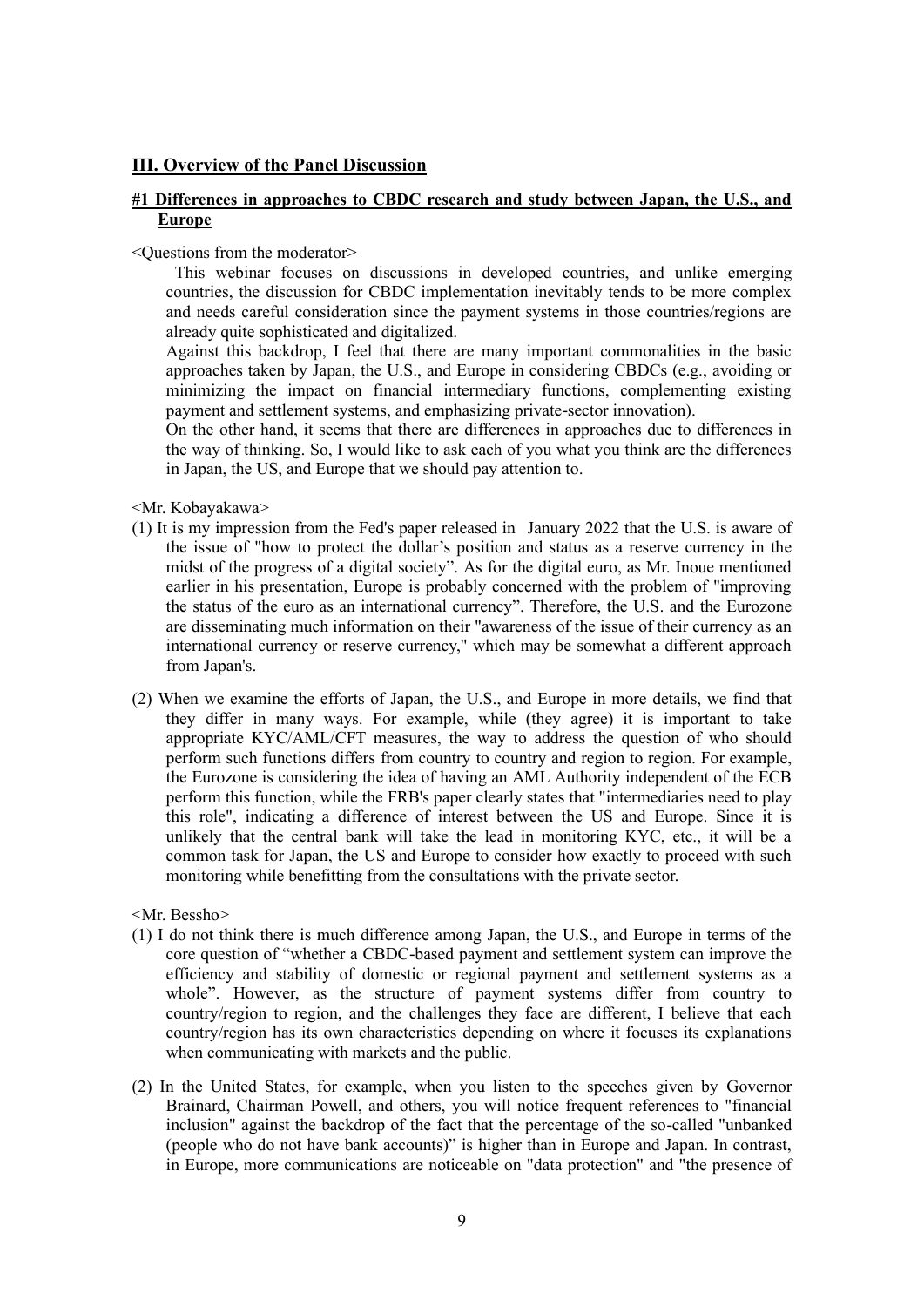big tech".

Also, in Sweden, where cashless society has so much advanced that cash is effectively no longer functional as a means of payment, the question of how and in what form to provide the society with the role that cash used to play has become a serious issue.

(3) Japan's focus is related to the concept of "coexistence" as I mentioned in my presentation. In other words, in Japan, where the presence of indirect finance is relatively high and various private-sector payment systems are already highly developed, the importance of "horizontal coexistence" in the form of "system interoperability" is emphasized together with "vertical coexistence" in which various private operators can provide various services and compete with one another in the ecosystem surrounding CBDCs.

#### <Mr. Inoue>

- (1) I would like to add two points to the arguments the other panelists gave.
	- The first is how to formulate the argumentation. As is the case in Japan, it is difficult to give a clear answer to the question of "Do we really need a CBDC now?" However, I have an impression that European officials are more careful and extensive in explaining their vision of what money will look like in the next 5 years/10 years as the digital society continues to develop (of course, Japan and the U.S. also have such a vision, I believe).
- (2) Another point is that, while currencies within the Euro zone are unified, member countries maintain payment and settlement systems with various characteristics and legacies of their own. In this context, I feel that the idea of using a CBDC is one of the drivers to improve the efficiency of the entire payment system.
- (3) Incidentally, there still exist national central banks within Europe, but from the ECB's paper and other sources, it is not clear, at least from the outside, which countries are particularly active or passive in the discussion of a CBDC. Judging from the media reports, one might get an impression that each country in the region has a different stance on CBDCs, as France and Germany are clashing on the issue of "green" (environmental) methods. The conflict on CBDCs, if any, however, does not seem to be that clear-cut.

### **#2 Areas of Payment System Advancement with CBDCs in Japan, the U.S., and Europe**

 $\leq$ Ouestion from the moderator  $>$ 

To a question about which countries and payment areas need CBDCs, it was shown that, "while we cannot give a clear answer at present, we have to proceed with CBDC research in anticipation of the future". However, "the future" depends on the progress of innovation, and it is somewhat frustrating, although it is not surprising, that we cannot clearly visualize at this point that "this function will be available by such and such year".

In this context, which part of the various domestic and international payment systems that currently exist do you think Japan, the United States, and Europe are trying to upgrade?

<Mr. Inoue>

(1) Although it is not necessarily limited to Europe, the CBDC discussion accelerated to some extent when the Facebook-led Libra came to be discussed in 2019. Libra had various operational and framework problems of its own, but it also revealed many issues related to existing cross-border transactions, including those on "cost", "speed", "opacity", and "administrative burdens".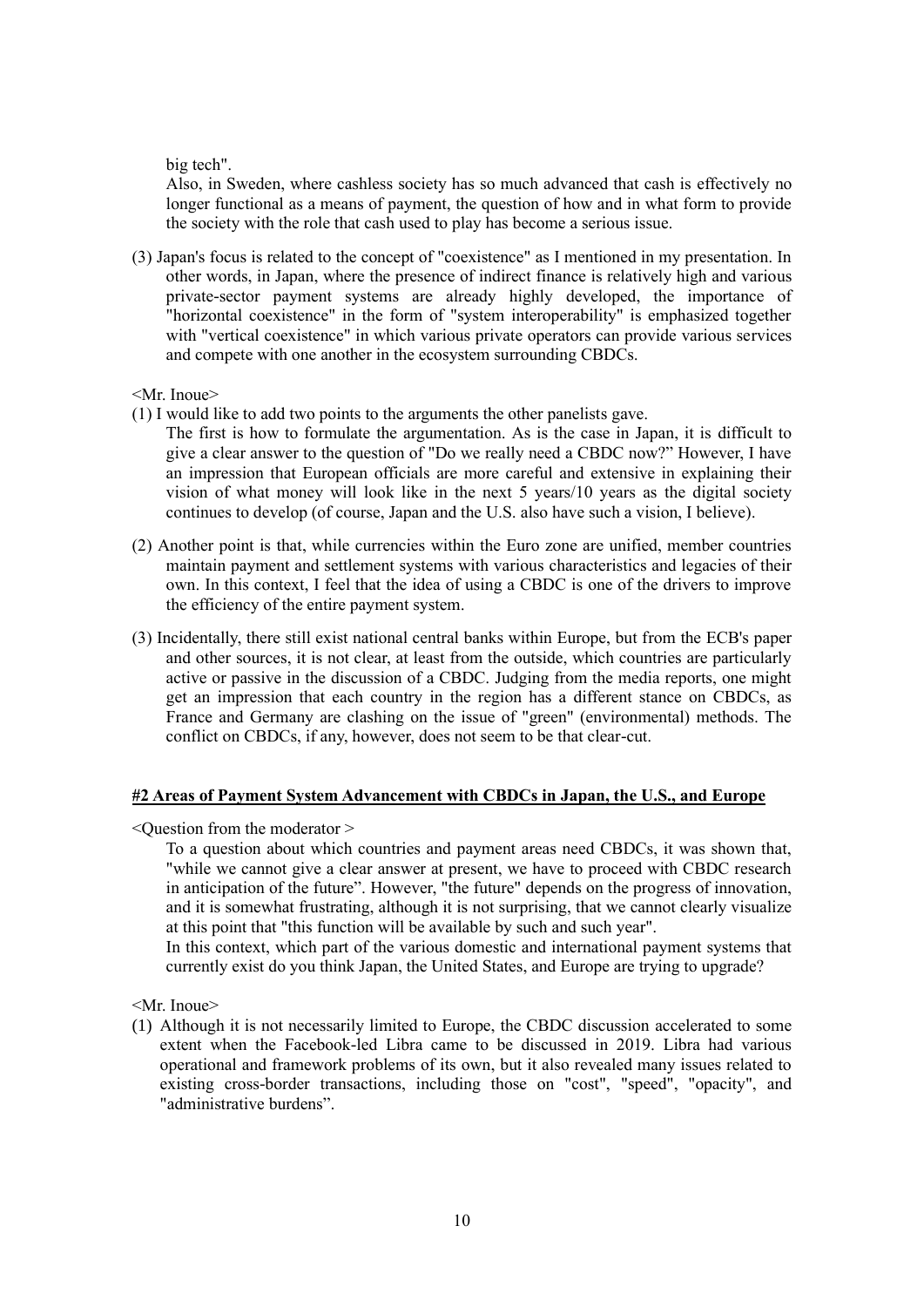(2) These facts may not immediately justify the introduction of CBDCs, but central banks are likely to have the challenge in common. However, they are faced with two barriers impeding the solution of this problem.

The first is the question of whether they should rush to introduce CBDC for cross-border settlement in a situation where there are no CBDCs issued or distributed domestically. The second question is whether we should discuss the phase of "wholesale CBDC" rather than "general purpose CBDC", which is the main theme of today's webinar, although we may not need to go into so far at present to draw such a line.

(3) As discussed at the "Study Group on the Future of Currencies and Banks" organized by the Nomura Research Institute, there is a need for more efficient and secure settlement system for small and frequent payments, as is seen not only in Europe but also in such efforts as the launch of the "Kotora System" in Japan. It's not that this area should be immediately replaced by CBDCs, but it is likely that the central banks are aware of the issue as a future coverage.

<Mr. Bessho>

- (1) In the midst of "digitalization" and "a declining birthrate, aging population, and declining population forecast especially in rural areas", it is important to consider how and in what form to continue to provide public money.
- (2) In this context, it should be noted that the premise of the consideration of a "general purpose CBDC" (i.e., "what are we aiming for") is "How should we design the future of the payment systems with such social changes," and this is not necessarily a discussion with a foregone conclusion that "there must be a CBDC". Rather, a CBDC should be positioned as "one of the important options for realizing that objective.
- (3) In addition, we do not think it is appropriate to make a CBDC "a Swiss Army knife that can do anything". If this were to happen, it could have an enormous impact on the financial system and hinder the realization of central banks' objective of "stabilizing the financial system". It is necessary for us to have a situation where various types of money can leverage their strengths while supplementing their weaknesses.
- (4) So, when we think about what the strengths and weaknesses of CBDCs are, we find that in comparison with private money (including deposits and wallet types of digital money) and cash, CBDCs have the following characteristics.

| Compared with   | They are safer since the central bank is the issuer of CBDCs.       |
|-----------------|---------------------------------------------------------------------|
| "Private money" | Since the CBDCs are a public service, there are elements of         |
| (Including)     | fairness, neutrality, and inclusiveness that can be used equally by |
| Deposits and    | everyone.                                                           |
| Digital money)  | The cost of using CBDCs is relatively low (possibly).               |
|                 | There is a settlement finality.                                     |
| Compared with   | CBDCs have more advantage in terms of cost for transportation,      |
| "Cash"          | use, and storage.                                                   |
|                 | Being digital, it is possible to add various functions to CBDCs.    |

Given these characteristics of CBDCs, if their function of "supplementing the role of cash" is to be more focused in the future changes in the social environment, it will be the most expected area that they are used for multi-frequency small payments between consumers and merchants.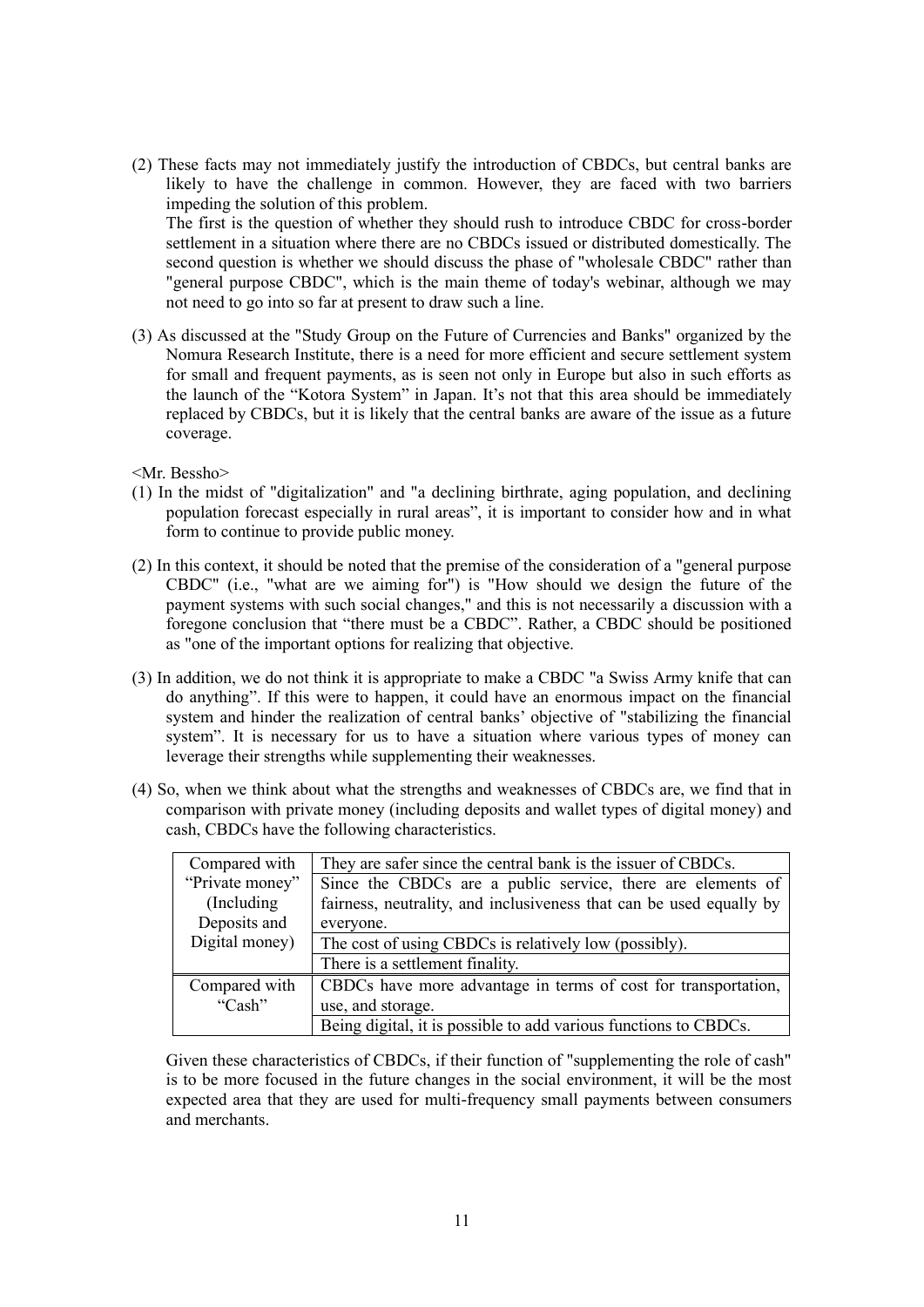(5) On the other hand, if we would like to make use of the nature of digital technology, we can assume that there will be cases where it is used not only for multi-frequency and small-amount payments but also in other areas. The balance between the two is to be determined by looking at "what the society expects", and in doing so, it is important to continue discussions with relevant players/stakeholders, taking into account of future social changes, in addition to addressing the current issues.

## **#3 Regarding the cooperation between CBDC and Japan's private digital currency development**

### <Question from the moderator >

In parallel with CBDCs, research on the issuance of digital currencies by private companies and organizations is underway in Japan and abroad. In the case of Japan, have the discussions on the development of private digital currencies been made in tandem with the Bank of Japan's empirical research on CBDCs?

I have an image that the Bank of Japan would provide basic functions related to "common area" and the private sector would design the "additional function-added area".

<Mr. Bessho>

- (1) We are not at the stage where I can give a clear explanation of what is the "common area" and what is the "competitive area" in the CBDC ecosystem. However, this is a very important agenda item, and (as shown on page#7 of my presentation) the Bank of Japan has listed "cooperation and role-sharing between a central bank and private enterprises" as the first of 4 items to be considered in terms of institutional arrangements.
- (2) In the case of indirectly issued CBDCs, the basic model assumes that the intermediaries have their path to make counter value payment to the Bank of Japan (by opening a current account with the Bank of Japan) when CBDCs are issued to the intermediaries from the Bank of Japan. However, it is not essential for an intermediary to open an account with the Bank of Japan if the intermediary's business is limited to delivery or reception of CBDCs with the users. I believe that a pattern of an intermediary hanging on to some other intermediaries and providing CBDCs to customers without having a direct payment pass with the Bank of Japan might also be discussed in the future.

<Mr. Kobayakawa>

- (1) At the present time, discussions of a CBDC tend to focus on the part of "replacing cash payments". However, as Mr. Bessho and Mr. Inoue have pointed out, as far as we are going to develop and research CBDCs with an eye to the future, it is inevitable that we will be asked the question, "Is a CBDC really necessary?".
- (2) A central bank is an organization that is required to think flexibly and preemptively about problems and issues that are not currently visible or may occur in the future, rather than only dealing with problems that are clearly recognized at present. Therefore, as the digitalization of society progresses, it is essential that a central bank be well prepared to respond to the potential needs of users (which may be programmable money or micropayments) that are not yet occurring but will occur in the future.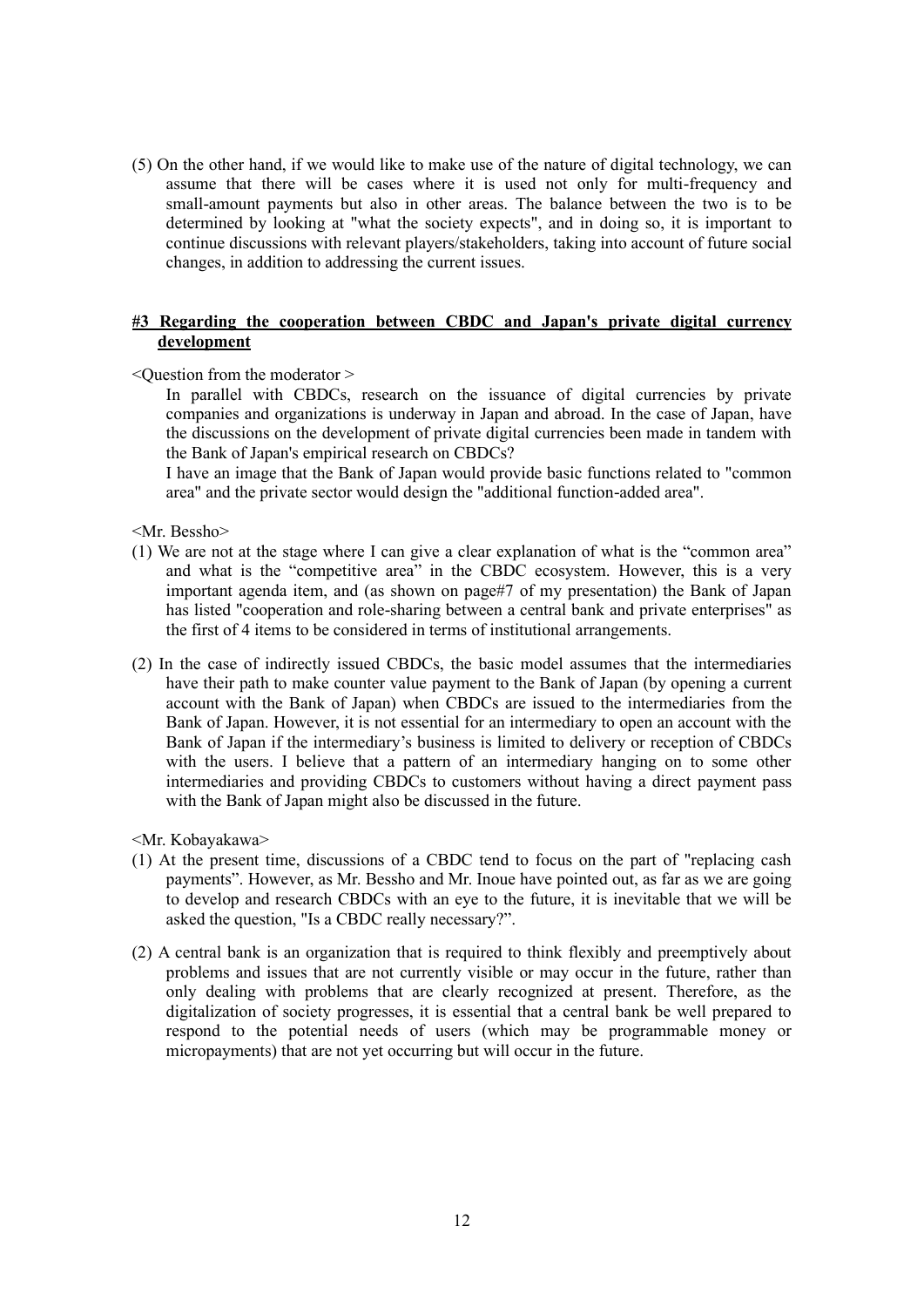## **#4 Method of cost sharing for a new payment system using a CBDC**

 $\leq$ Ouestion from the moderator  $\geq$ 

We received many questions from the audience regarding cost sharing and burden sharing. While it may be a good thing that a new payment system using a CBDC will coexist with the existing payment system, there is a concern about the upfront cost burden in Japan, as the country is losing its strength in many ways.

Therefore, I would like to ask you about the direction of the discussion in Japan and other countries on how the costs should be born.

<Mr. Kobayakawa>

- (1) The overseas debates have not always been so much clear-cut. As for the cost burden, as I wrote in my column in the Nihon Keizai Shimbun's "Economic Classroom" in November 2021, there are two aspects to CBDC services: the "public aspect" and the "additional service aspect that is added to a plain CBDC". The former "public aspect" refers to the fact that the CBDC service has a very strong public service component, by providing a safe and secure means of payment for a wide range of citizens. However, since the current cash settlement is provided at little or no cost to the users, it is unlikely that intermediaries will pass on the cost of the public aspect of a CBDC to the users
- (2) Therefore, since the cost of public services has been borne by the public sector, including the government and the central bank, while the cost of additional services has been borne by intermediaries who provide services according to the needs of individual users, users' understanding may be easier to be gained about passing on corresponding costs of the intermediaries to users.
- (3) In the future, it will be necessary for central banks to discuss cost sharing with a wide range of stakeholders, based on the premise that CBDCs include both "public services" and "additional services.

<Mr. Bessho>

(1) I agree with Mr. Kobayakawa on his observation that we need to separate "public services" from "additional services". On that basis, the "Report of the Central Bank Group (BIS +7 Central Banks)" <sup>13</sup> of October 2020 presents as below the possible funding sources for the development and operation cost of CBDCs as a basic means of payment (perhaps we can call them a kind of public goods).

|             | Public funding                                                                      |
|-------------|-------------------------------------------------------------------------------------|
| 2)          | Beneficiaries bear the cost                                                         |
|             | In this case, "beneficiaries" can be classified as "general consumers," "merchants" |
|             | (who mainly receive money from consumers)," and "private businesses" that           |
|             | provide services by hanging on to intermediary organizations.                       |
| $3^{\circ}$ | Cross-subsidization (when an intermediary receives some benefit or cost             |
|             | reduction through CBDC intermediation, the intermediary bears its appropriate       |
|             | share of the cost)                                                                  |

In any case, I feel that it is necessary that we consider carefully whether the so-called general consumers should be asked to bear the cost when they use CBDCs as a basic means of payment.

Refer to "4.1.3 Incentive designs" in BIS "Central bank digital currencies: foundational principles and core [features" \(Oct 2020\)](https://www.bis.org/publ/othp33.pdf)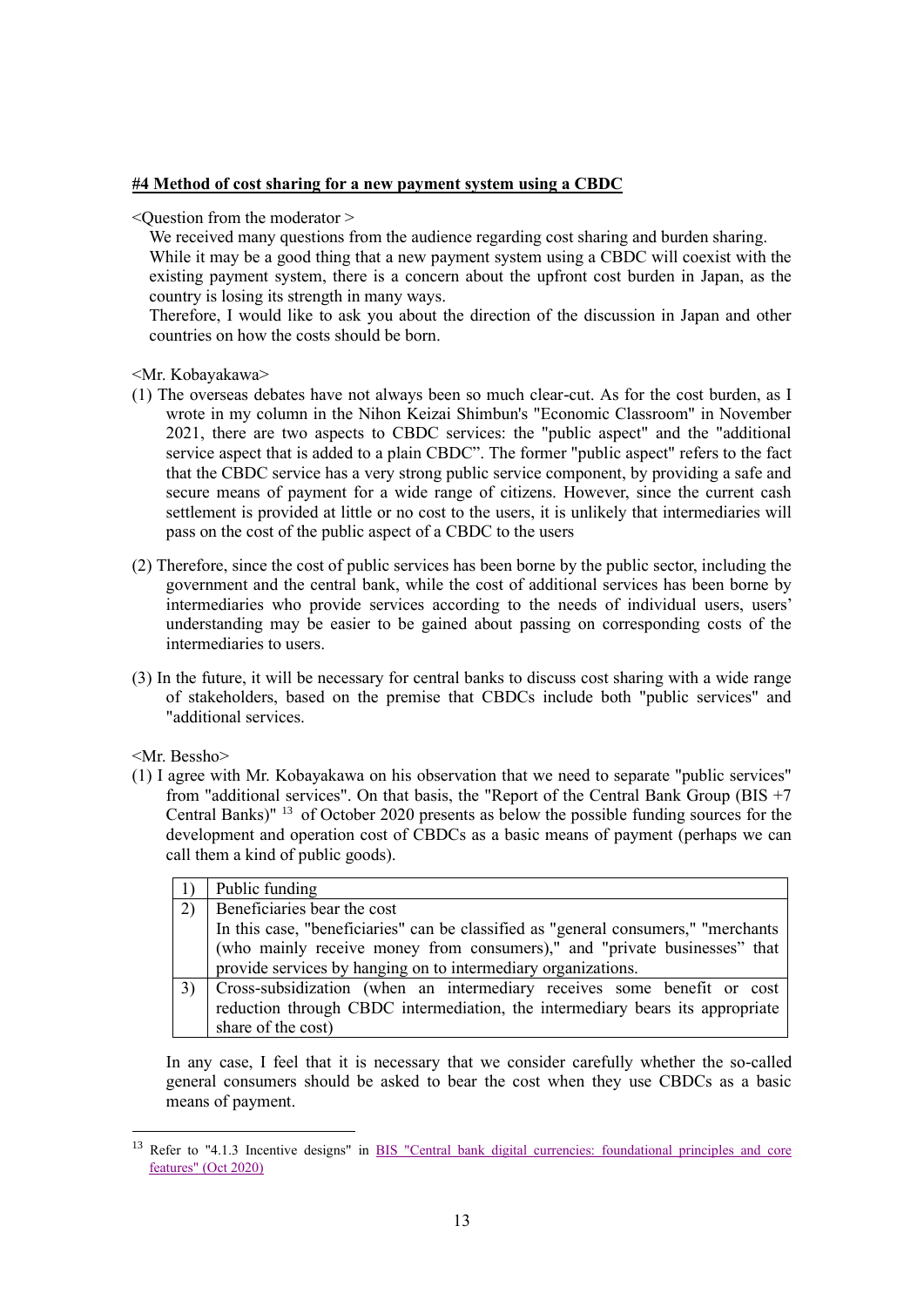#### **#5 Trends in China regarding a CBDC**

 $\leq$ Ouestion from the moderator  $\geq$ 

We received many questions also from our audience about the lack of clarity in the relationship between cross-border transactions and China's move in that context.

Today, it was learned that, although retail CBDCs will not be immediately used for cross-border transactions, eventually there may be a possibility where "retail CBDCs will also be used for cross-border settlement".

In addition, since the world of payments is subject to a "network effect," there are arguments that preceding payment systems and mechanisms can become a de facto standard, and that China is targeting this through the experimentation of the Digital Chinese Yuan (DCEP).

In this context, please provide additional information on the status of the development work of international standards for using a CBDC.

<Mr. Kobayakawa>

- (1) We understand that Japan, the U.S., Europe, and other major countries are not putting "competing with China" at the forefront of the reasons they are exploring and studying CBDCs. Rather, they are doing so to respond to the potential needs of the users accurately and adequately in their own countries and regional economic zones which may come up in the future as the digital society progresses.
- (2) In addition, although I am not fully aware of specific moves toward the establishment of international standards, one thing I can say with certainty is that China itself seems to think that, in considering the use of digital renminbi for cross-border payments, it should work on the establishment of standards and technical standards in a close international cooperation. In other words, China does not necessarily envision "an environment where DCEP can be used only in its own backyard (economic zone)" or "its own world that is isolated from other countries". I believe that there is room for China and the major countries like Japan, the United States, and Europe to promote solid cooperation and coordination in the future.
- (3) In addition, when Meiji University held a workshop with the Chinese Academy of Social Sciences in December 2021, an attendee of the Academy made a statement that implied they (China) were taking a very cautious view of the cross-border and international use of DCEP. This is probably because they want to avoid adding fuel to an "excessive confrontation with the United States" with the use of DCEP.
- (4) In light of the cases mentioned above, it will probably take a substantial amount of time before the actual use of DCEP for cross-border transactions is realized as it faces with various circumstances complicated by political, economic, and other factors.

## **IV. Conclusion (Closing remarks)**

#### <Mr. Iwaoka>

Overall, I could well understand many challenges that developed countries are facing and how difficult it is to move forward in anticipation of the future.

On the other hand, as mentioned in some parts of the talk, I had a strong impression that we have entered an era of "great competition" in a sense, in which it is questioned "how we can provide a digital payment system with high added value that matches the progressing digitalization of society".